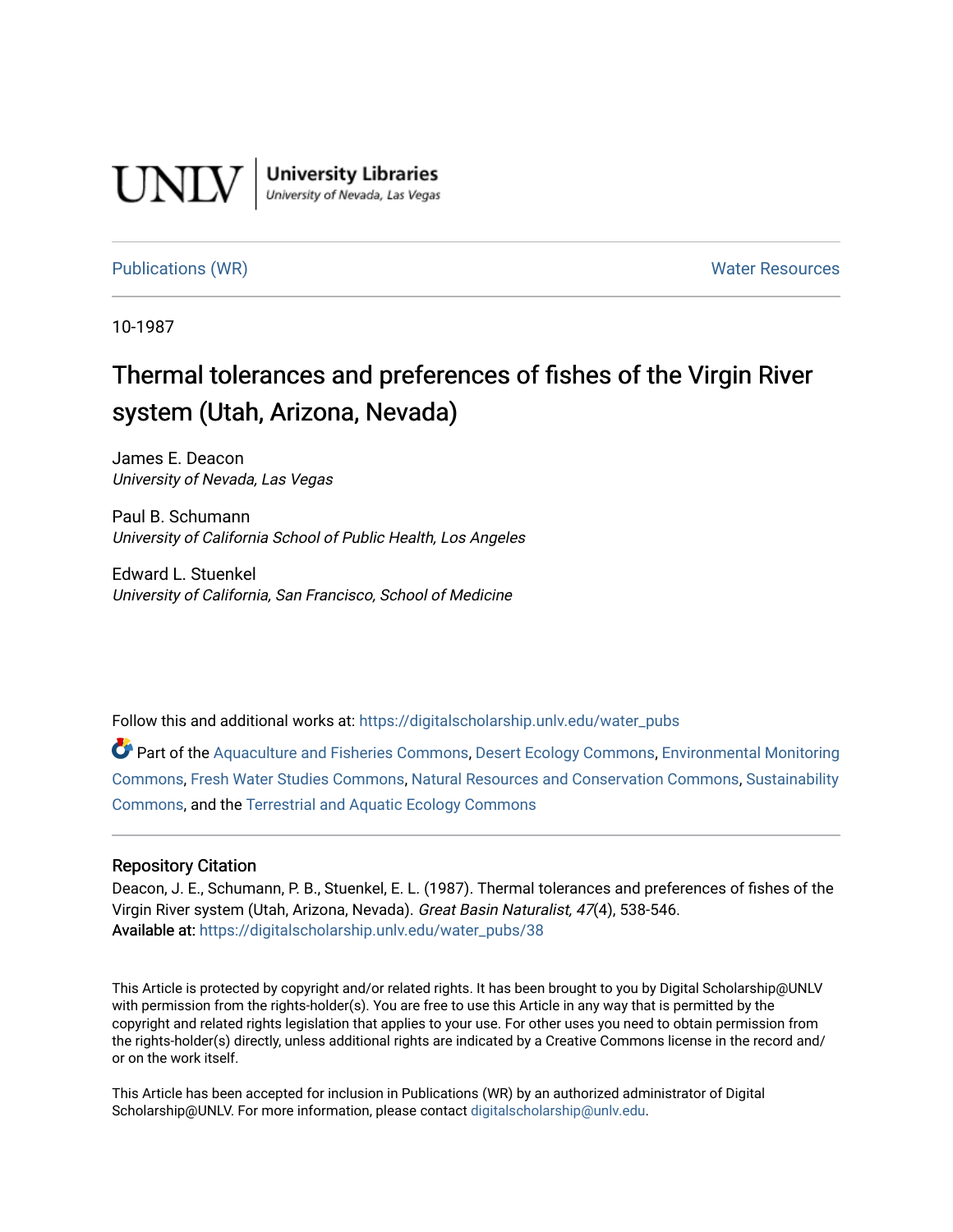#### THERMAL TOLERANCES AND PREFERENCES OF FISHES OF THE VIRGIN RIVER SYSTEM (UTAH, ARIZONA, NEVADA)

James E. Deacon<sup>1</sup>, Paul B. Schumann<sup>2</sup>, and Edward L. Stuenkel<sup>3</sup>

ABSTRACT.—Critical thermal maxima (CTM) and thermal preferenda of the common fishes of the Virgin River were examined. Differences in final temperature preferenda and CTM for species with low thermal lability (speckled dace, spinedace, roundtail chub) correspond well with differences in their distribution and abundance in the river. These species shifted their acute thermal preferences relatively little as acclimation temperature increased. For thermally labile species (woundfin, red shiner, desert sucker, and flannelmouth sucker), the final preferendum is a less precise indicator of probable distribution. The woundfin, an endangered fish, has a high CTM (39.5 C at 25 C acclimation) and a labile acute preferendum (slope nearest 1) compared to other species in the system. The introduced red shiner likewise has a high CTM and a labile acute preferendum. In cooler temperatures, its acute preferendum shifts more rapidly than does that of the woundfin. At higher temperatures (above 15 C), the red shiner does not shift its acute preferendum as rapidly as does the woundfin. The red shiner, however, has a higher final preferendum. For thermally labile species, influence of acclimation temperature on mean preferendum, together with CTM, provides a better insight into distributional relationships within the system.

In recent years, agricultural, municipal, and industrial water uses in arid regions of the southwestern United States have reduced both stream flows and water quality. The con sequent alterations in thermal, chemical, and flow regimes, coupled with the discharge of various effluents and the introduction of non native fishes, have seriously reduced many native fish stocks (Deacon and Minckley 1974, Deacon 1979, Pister 1979, 1981).

The Virgin River in Utah, Arizona, and Ne vada is an example of such a system. Its shift ing, sandy bottoms, steep gradients, high sed iment loads, variable flows, large daily and seasonal fluctuations in temperature, and other physical and chemical characteristics are typical of desert streams (Cook 1960, Dea con and Minckley 1974, Naiman 1981). Below Zion National Park, Utah, several natural physicochemical and geographic barriers dis rupt the continuity of the biotic communities. These include Pah Tempe Springs, a series of over 100 saline hot springs emerging along the Hurricane Fault in Utah; and the Virgin River Gorge in Arizona where, during much of the year, the entire flow seeps below ground and reemerges in springs above Littlefield, Ari zona (Sandberg and Sultz 1982).

only six native species: speckled dace *(Rhinichthys osculus);* flannelmouth sucker *(Catostomus latipinnis);* desert sucker *(Catostomus [Pantosteus] clarki);* Virgin spinedace *(Lepidorneda mollispinis mollispinis)* and Vir gin roundtail chub *(Gila robusta seminuda),* the latter two of which are endemic subspe cies; and woundfin *(Plagopterus argentissimus),* which is an endemic species. The woundfin is listed as endangered (U.S. Fish and Wildlife Service 1986), the Virgin round tail has been recommended for endangered status, and the Virgin spinedace has been rec ommended for threatened status (Deacon 1979, Deacon et al. 1979). The red shiner, *Notropis lutrensis,* was introduced into the Colorado River system as a bait fish in the early 1950s (Hubbs 1954). Of the 13 intro duced fish species recorded from the lower Virgin River (Cross 1985), only the red shiner has become well established (Williams 1977, Cross 1978a).

Agricultural diversion and groundwater use since 1900 have reduced flows in the main stream to the extent that long stretches may be dry during summer months. Following completion of the Quail Creek Reservoir pro ject early in 1985, an unanticipated, dramatic increase in discharge of Pah Tempe Springs

The fish fauna of the Virgin River consists of

<sup>&#</sup>x27;Department of Biological Sciences. University of Nevada at Las Vegas, Las Vegas. Nevada 89154.

Environmental Science and Engineering Program, University of California School of Public Health, Los Angeles, Los Angeles, California 90024. Present " (California 90024. Present " )<br>Address: Office of Waste Programs Enforc  $^3$ Department of Physics, University of California, San Francisco, School of Medicine, San Francisco, California 94117.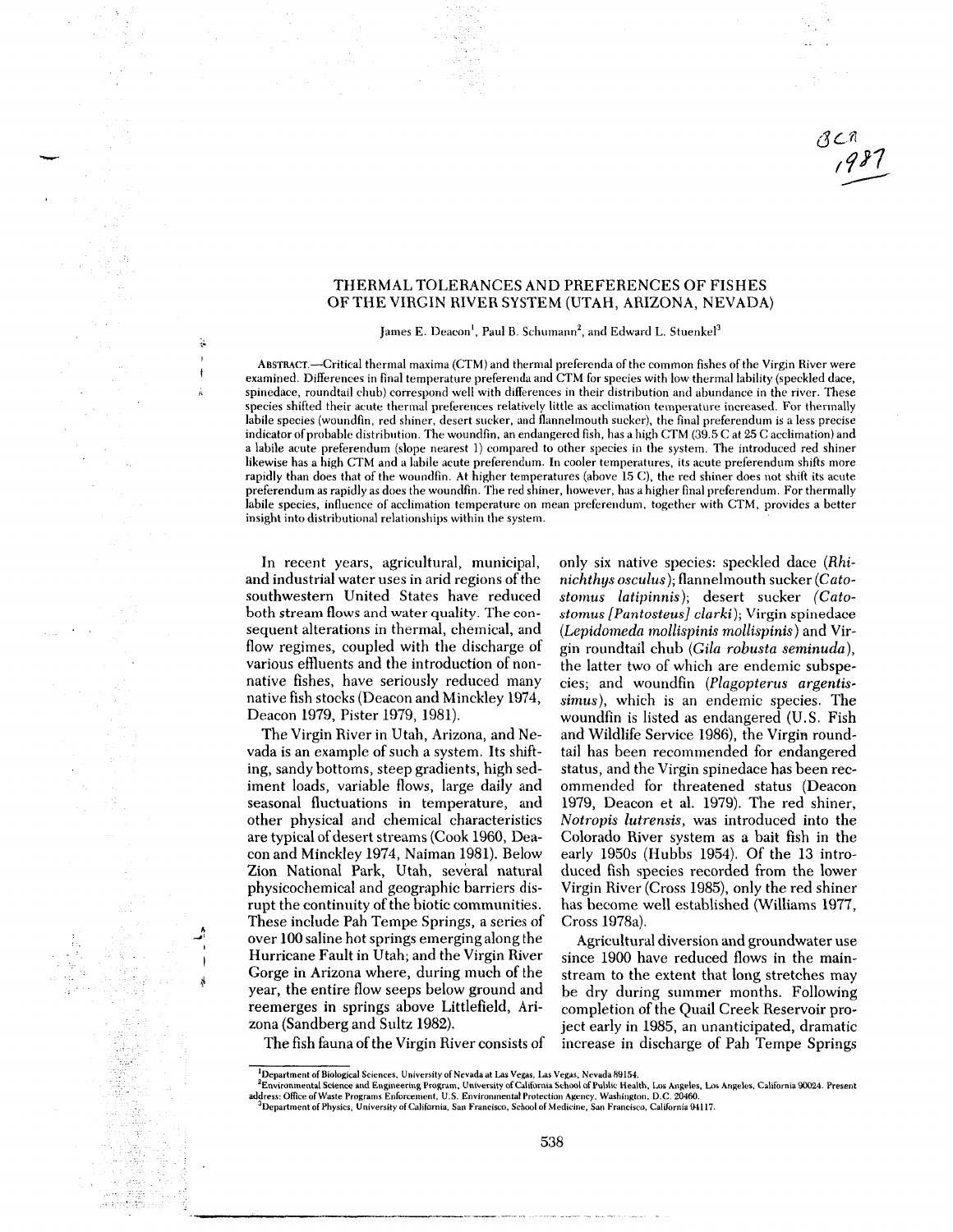# October 1987

cause d increases i n bot h temperature an d salinit y throughout the downstrea m segment of the Virgi n River i n Uta h (Deacon, i n press). Summer river temperatures fluctuate b y 15-20 C daily, reachin g 3 6 C i n some areas (Cross 1975, Deaco n 1977, Schuman n 1978). However, except for the roundtail (Schuman n 1978) an d Virgi n spinedace (Espinosa an d Deaco n 1978), the temperature responses of the native fishes have not bee n examined.

This paper reports preliminar y investiga tions of the temperature tolerances an d pref erences of the native fishes an d the intro duce d re d shiner.

#### METHODS AN D MATERIALS

#### Collectio n an d Maintenance of Specimens

Suckers, spinedace, speckle d dace, wound fin, an d re d shiners were collecte d durin g May an d June usin g 10- m nylon seines wit h 6.4-m m mesh. Virgi n roundtail adults were collecte d betwee n April an d October. Cap ture d fish were acclimate d i n aerate d an d fil tere d 450-liter an d 1100-liter aquaria, con taining age d ta p water maintaine d at temperatures of 10, 15, an d 25 ± 1 C, for at least tw o weeks before testin g (Ott o 1973, Feldmet h an d Baski n 1976, Ott o an d Rice 1977). Fis h were maintaine d o n a 12-hour photoperio d an d fe d Purina Trout Cho w daily. Foo d was withhel d for 25 hours prior to experimentation. All experiments were con ducte d betwee n June an d August t o avoi d the influences of seasonalit y an d agin g (McCaule y etal. 1977).

#### Critical Thermal Limits

Tolerance of hig h temperature was mea sure d as critical thermal maximu m (CTM) (Lowe an d Heat h 1969, Fry 1971, Feldmet h an d Baski n 1976). The CT M was determine d for si x individuals of eac h species at eac h accli matio n temperature i n a n aerate d 13-liter glass chamber immerse d i n a Masterline 2095 water bath. Fis h were introduce d int o the chamber at their acclimatio n temperature. Af ter a 60-minute adjustment period, the cham ber was heate d at a constant rate of 0.2 4 C/ minute until the animal lost equilibrium. At that point the fis h was immediatel y returne d to its acclimatio n temperature. No more tha n three fis h were use d i n a single test. The temperature at whic h loss of equilibriu m is

observe d is a n unambiguous endpoint, eco logicall y equivalent to deat h i n a natural situa tio n where the animal woul d the n be unable to escape lethal conditions (Fr y 1971). CTMs were not measure d for 15-C-acclimate d suck ers of either species (see next section).

#### Thermal Preferendu m

Acute preferre d temperatures (Reynolds an d Casterli n 1979) were determine d for si x individuals of eac h species (except the suckers an d the roundtail chub) at all acclimatio n tem peratures. Testin g was done i n a horizontal gradient consistin g of three 20-liter aquaria joine d lengthwise an d partitione d t o give si x small chambers, each  $16 \times 20 \times 21$  cm. One en d was coole d b y plastic-coate d copper coils throug h whic h refrigerate d water was circu lated, while the other en d was heate d wit h 100-W aquariu m heaters. Aeratio n i n eac h cell prevente d gas supersaturatio n an d tem perature stratification. Fis h coul d thus choose temperatures betwee n approximatel y 8 C an d 35 C. Tests were observe d fro m behin d a blind, an d temperatures were measure d b y mercur y thermometers i n eac h chamber.

Preliminar y tests without a thermal gradi ent demonstrate d that selectio n was not spa tially influenced i n an y of the species. This was further avoide d durin g the course of the experiments b y a slight shift of temperatures along the gradient.

Two or three individuals of a single species were introduced into the chamber closest to their acclimatio n temperature an d left undis turbe d for 3 0 minutes. Chamber tempera tures an d the distributio n of the animals in the gradient were the n recorde d at 10-minute in tervals for one hour, an d at 20-minute inter vals for the next two hours. The fis h were the n remove d an d their lengt h an d weight recorde d (Table 1).

Time an d resource constraints prevente d our collectin g enoug h suckers (of either spe cies) t o provide complete acclimatio n groups. Therefore, preferenda are reporte d for fewer tha n si x individuals at most acclimatio n tem peratures (Table 2). Likewise, insufficient numbers of Virgi n roundtail adults small enoug h t o fit the apparatus were available at the time of the tests. Consequently, young-of the-year roundtails spawne d i n captivit y fro m adults capture d fro m the nearb y Moapa River in Nevada were acclimate d t o 8 C, 2 2 C, 25 C,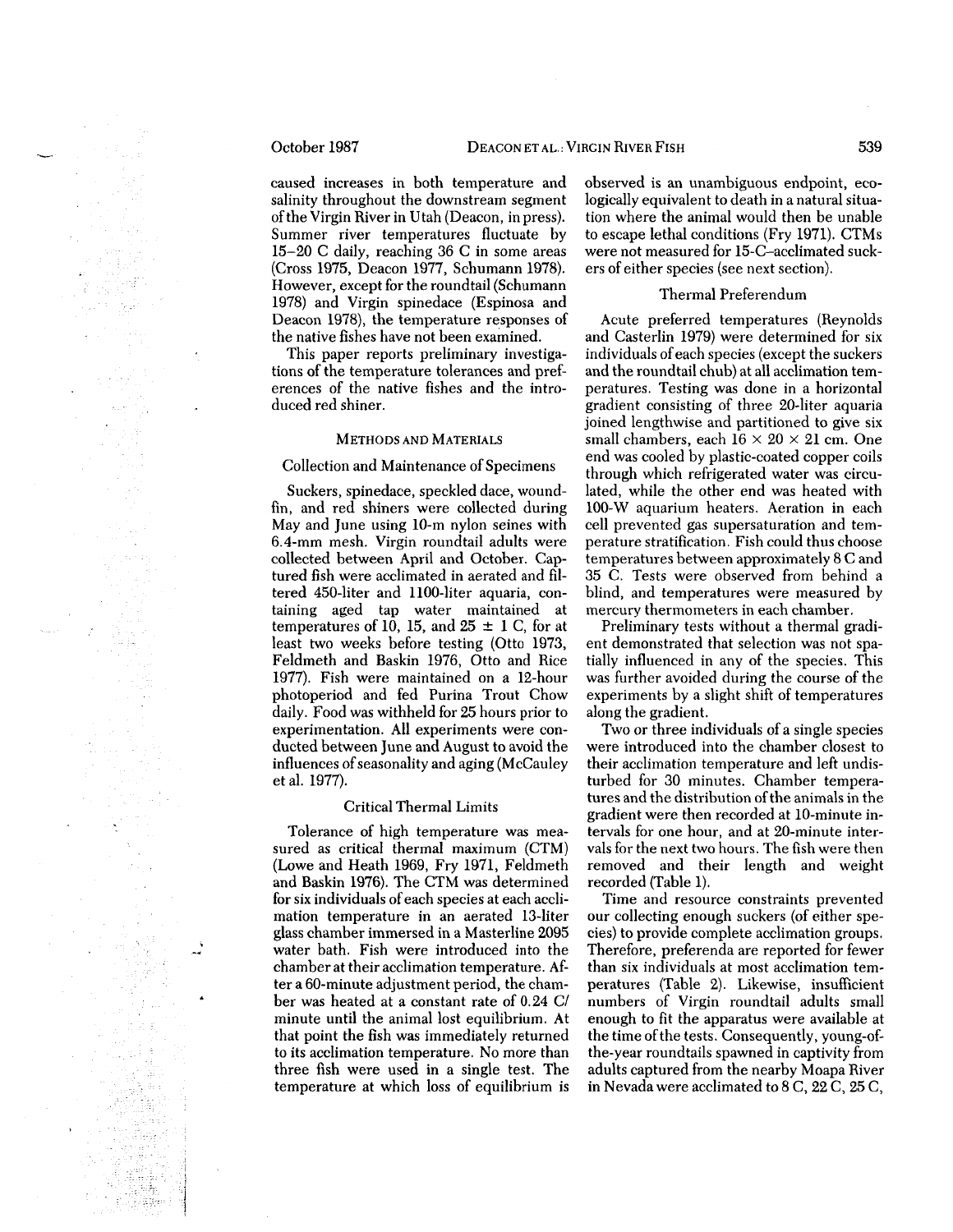TABLE 1. Critical thermal maxima (CTM) at three acclimation temperatures for the common fishes of the Virgin River. Each number is the mean ± 1 standard deviation for six fish, except that only three desert suckers were used at 25 C and three flannelmouth at 10 C. A range in length is shown for roundtail.

| <b>Species</b>      |                  | $T_{\text{act}}$ (°C) |                  |                    |                   |  |
|---------------------|------------------|-----------------------|------------------|--------------------|-------------------|--|
|                     | 10               | 15                    | 25               | Length (mm)        | Weight $(gr.)$    |  |
| Roundtail chub      | $27.90 \pm 0.22$ | $32.30 \pm 1.39$      | $36.41 \pm 0.66$ | 233<br>$120 -$     | $62.60 \pm 47.60$ |  |
| Speckled dace       | $30.47 \pm 1.60$ | $32.57 \pm 0.46$      | $36.82 \pm 0.63$ | $72.17 \pm 12.70$  | $3.73 \pm 1.86$   |  |
| Virgin spinedace    | $30.25 \pm 0.40$ | $32.90 \pm 0.30$      | $37.02 \pm 0.44$ | $95.79 \pm 7.66$   | $8.54 \pm 1.99$   |  |
| Woundfin            | $30.70 \pm 0.21$ | $33.58 \pm 1.01$      | $39.47 \pm 0.21$ | $71.27 \pm 10.56$  | $3.35 \pm 1.35$   |  |
| Red shiner          | $30.10 \pm 1.05$ | $33.07 \pm 0.59$      | $38.80 \pm 0.71$ | $61.47 \pm 6.43$   | $2.92 \pm 1.06$   |  |
| Desert sucker       | $32.30 \pm 0.64$ |                       | $37.17 \pm 0.50$ | $124.60 \pm 22.89$ | $-16.35 \pm 7.33$ |  |
| Flannelmouth sucker | $31.22 \pm 1.08$ |                       | $36.98 \pm 0.29$ | $155.60 \pm 20.94$ | $27.57 \pm 9.48$  |  |

TABLE 2. Distribution of native and introduced fishes of Virgin River in a thermal gradient. Fish were acclimated to 10, 15, and 25 C. Data for the Virgin roundtail are in Schumann (1978).

| <b>Species</b>         |                |             |                | Temperature    |                |                |                   |                                                          |
|------------------------|----------------|-------------|----------------|----------------|----------------|----------------|-------------------|----------------------------------------------------------|
|                        | Accl.<br>temp. | #<br>fish   | #<br>obs.      | Max.           | Min.           | Mean           | σ                 | Mode                                                     |
| Speckled dace          | 10<br>15<br>25 | 6<br>6<br>6 | 77<br>78<br>71 | 20<br>26<br>27 | 10<br>14<br>9  | 14<br>16<br>16 | 4.4<br>2.8<br>4.2 | $9.5 - 10.5$<br>14<br>- 15<br>15<br>$-16$                |
| Virgin spinedace       | 10<br>15<br>25 | 6<br>7<br>6 | 68<br>86<br>78 | 26<br>31<br>29 | 10<br>15<br>15 | 19<br>21<br>23 | 3.8<br>3.7<br>3.4 | $-19.5$<br>18.5<br>$21.5 - 22.5$<br>24<br>$-25$          |
| Woundfin               | 10<br>15<br>25 | 6<br>6<br>6 | 78<br>69<br>72 | 20<br>23<br>32 | 10<br>14<br>13 | 11<br>16<br>24 | 2.3<br>3.6<br>4.8 | 10<br>$-11$<br>14<br>- 15<br>$23.5 - 24.5$               |
| Red shiner             | 10<br>15<br>25 | 6<br>6<br>6 | 78<br>50<br>75 | 22<br>31<br>34 | 10<br>15<br>10 | 12<br>23<br>27 | 3.8<br>4.9<br>5.0 | 10<br>-11<br>Ξ.<br>23<br>$-24$<br>30<br>$-31$            |
| Desert sucker          | 10<br>25       | 6<br>3      | 80<br>36       | 28<br>30       | 10<br>10       | 13<br>22       | 4.3<br>3.5        | 10<br>- 11<br>20<br>$-21$                                |
| Flannelmouth<br>sucker | 10<br>25       | 3<br>6      | 46<br>65       | 25<br>34       | 10<br>15       | 14<br>26       | 5.0<br>2.8        | 10<br>-11<br>$\overline{\phantom{0}}$<br>$26 -$<br>$-27$ |

and 30 C and tested in the same manner as the other species (Schumann 1978). As with the 15-C-acclimated suckers, results were not compared statistically with the other fish but are presented here to complete the picture for the native species.

#### Analysis of Data

CTM data were analyzed by Welch's un equal-variance analysis of variance (ANOVA) and Bonferroni paired comparisons. Regres sion lines for CTMs were constructed and compared by covariance analysis (Dixon 1981).

Significance of temperature selection was verified by chi-square tests for each species. Differences between species and between acclimation temperatures were tested by

Welch's unequal-variance ANOVA and Bon ferroni paired comparisons (Dixon 1981). These were verified by two-way ANOVA (Burr 1974) and two-way Friedman's test (Tate and Clelland 1957) of the means for each group. Nonlinearity of preference curves was verified by regression analysis (Dixon 1981).

#### RESULTS

#### Temperature Tolerance

CTM increased in a linear fashion with ac climation temperature for all species exam ined. Within any given species, mean CTM values differed significantly ( $p < .05$ ) at different acclimation temperatures (Table 1). CTMs were not significantly different ( $p >$ .05) between species in either the 10-C- or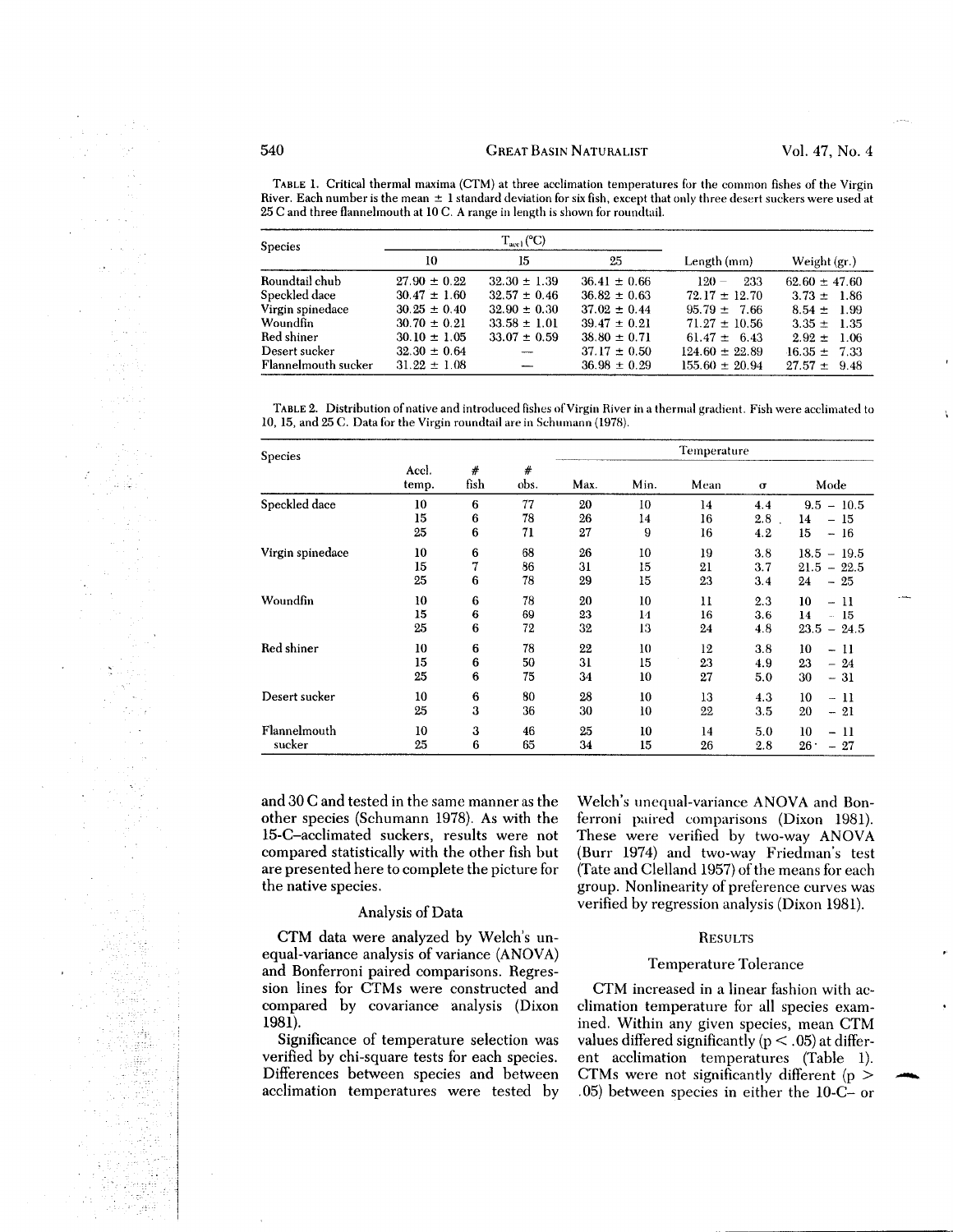#### October 1987



Fig. 1. The effect of acclimation temperature on critical thermal maximu m in three Virgin River fishes. Regres sion lines are presented for one representative species of each group described in the text.

15-C-acclimatio n groups. However, at 25 C acclimation, the mea n CTMs of woundfin an d re d shiner eac h differe d significantl y fro m all other species (p  $<$  .05), although they were not significantly different fro m eac h other  $(p > .05)$ .

The lines relatin g CT M to acclimatio n tem perature have slopes rangin g fro m 0.28 (desert sucker) to 0.59 (woundfin). These are illustrate d i n Figure 1 alon g wit h that of the speckle d dace, whic h is intermediate at 0.42. The flannelmout h sucker (0.38), Virgin spinedace (0.45), Virgi n roundtail (0.48), an d re d shiner (0.58) also fall betwee n the ex tremes. A n increase i n slope indicates that acclimatio n temperature has a n increase d ef fect o n CTM.

# Thermal Preference

The frequenc y distributio n of eac h species in the thermal gradient (Table 2) suggests that variatio n an d skewness were associate d wit h some experimental groups (Richards et al. 1977). For an y give n species, the mea n acute preferre d temperature observe d at one accli matio n temperature differed significantly at the .05 level fro m the mea n preferendu m at any other acclimatio n temperature, wit h one exception: n o significant difference ( p > .05) was found betwee n acute preferenda of 15-C an d 25-C-acclimate d speckle d dace. I n all

other cases, a n increase i n acclimatio n tem perature shifted thermal preferenda upwar d (Figs. 2 an d 3). Mea n acute preferenda equale d or exceede d acclimatio n temperature for all species acclimate d to 1 0 C an d 15 C. At 25 C acclimation, however, this was true onl y for the flannelmout h sucker an d the re d shiner. Modal preferre d temperatures like wise equale d or exceede d temperature of ac climatio n for all species acclimate d to 1 0 C an d for all species except woundfin at the 15-C-acclimatio n level. As was foun d for the means, modal preferenda i n the 25- C-acclimatio n grou p were greater tha n or equal to acclimatio n temperature for onl y flannelmout h suckers an d re d shiners.

n et al.: Virgin River Fis

#### DISCUSSIO N

Despite the large bod y of information o n the physiological performance of organisms wit h respect to temperature, surprisingl y fe w studies relate this clearl y t o the organism's ecolog y (Ferguso n 1958, Gift 1977, Richards an d Ibara 1978, Hue y an d Stevenso n 1979, Beitinger an d Fitzpatric k 1979, Calhou n et al. 1982, Matthews 1986). Only recently have formalize d attempts bee n made to define a "thermal niche" for ectotherms an d to appl y concepts of niche theor y and competitio n to the thermal resource (Fr y 1971, Alderdice 1972, Hutchinso n 1978, Magnuso n et al. 1979). The Virgi n River's considerable spatial an d temporal variatio n i n water temperature places greater value o n eurythermal species that ca n operate as "thermal generalists" un der suboptimal conditions, but respon d op portunistically whe n preferre d thermal situa tions are encountered. This is the establishe d patter n for desert sprin g an d strea m fishes for suc h factors as food an d space (Deaco n an d Minckley 1974).

Magnuso n et al. 1979 state that lethal tem peratures are s o extreme as t o sa y little about the "fine tuning" of a n organism's utilizatio n of its thermal resource. However, these set the outermost limits of the thermal niche an d for m the bounds of the thermal resistance zone (Reynolds an d Casterli n 1979). Our CT M values (Table 1) illustrate the eury thermalit y of these desert species. This is show n further b y the ranges associate d wit h the acute thermal preferences (Table 2). We recorde d observations betwee n 1 0 C an d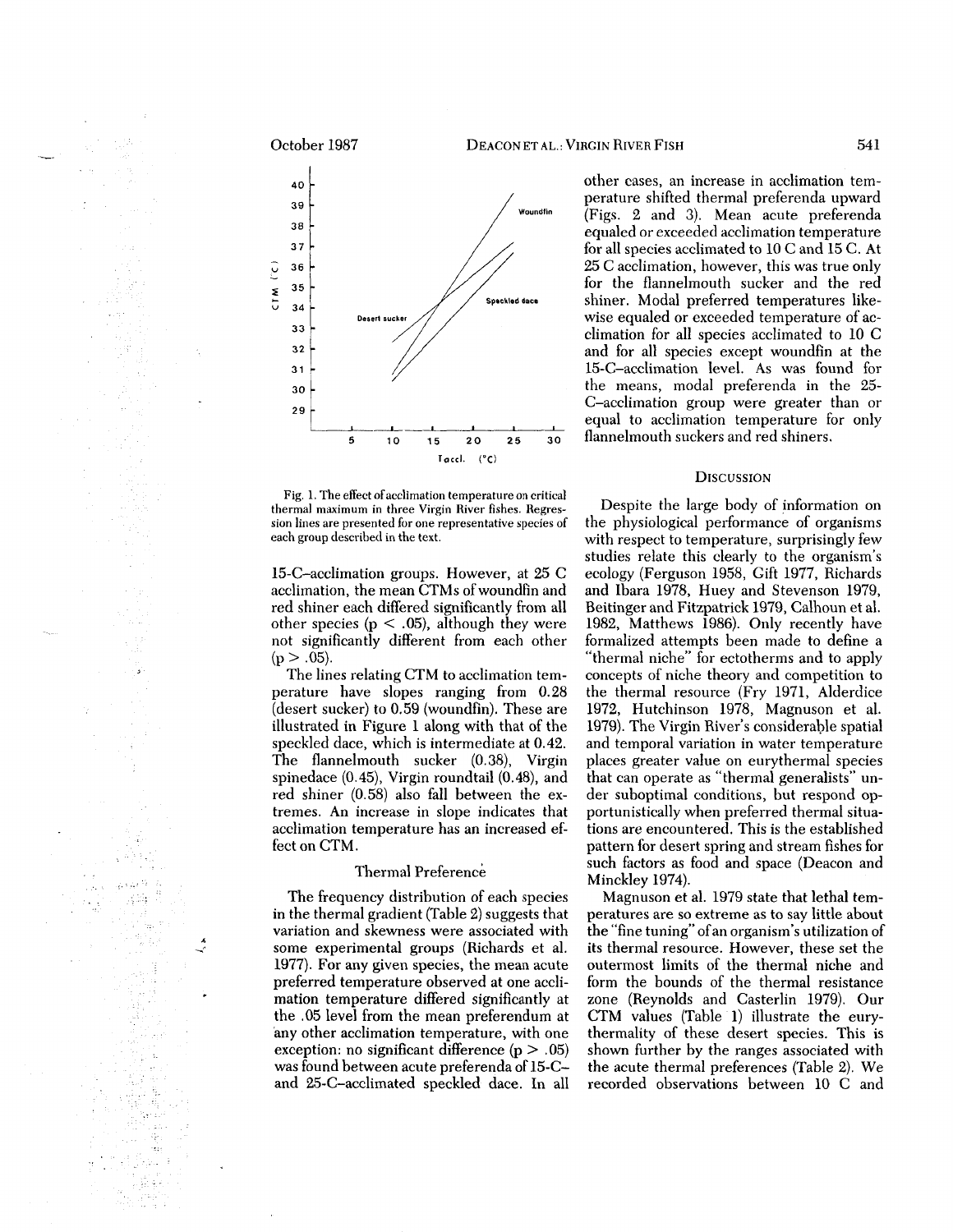

Fig. 2. Influence of acclimation temperature on mean preferred temperature in Virgin River fishes of low thermal lability. Lines fitted by eye.

32-34 C for all species except the desert sucker and speckled dace. Further, when Magnuson et al.'s (1979) operational defini tion of thermal niche breadth (i.e., mean pre ferred temperature  $\pm$  one standard deviation) is applied to Figure 2, all species exhibit ranges 5-10 C in breadth at all acclimation temperatures. This implies that desert fishes tend to have broader thermal niches than most temperate freshwater fishes previously considered (Reutter and Herdendorf 1974, Beitinger et al. 1975, Coutant 1977, Magnu son et al. 1979). 32–34 C for all species except the desert viewed in detail by De Witt and Friedman<br>
modestr and speckled dace. Further, when (1979).<br>
Magnuson et al.'s (1979) operational defini-<br>
Fry (1947) defined the final thermal pref

Nearly all species tested exhibited skewed preferred temperature distributions (Table 2). This resulted in differences between the various measurements of central tendency used to describe them. The skewed patterns may be partly attributable to the design of the apparatus, but similar findings have been re ported by De Witt (1967), Reynolds and Cast erlin (1976, 1979), and others using a variety of designs. This widespread phenomenon and

b.

Ľ.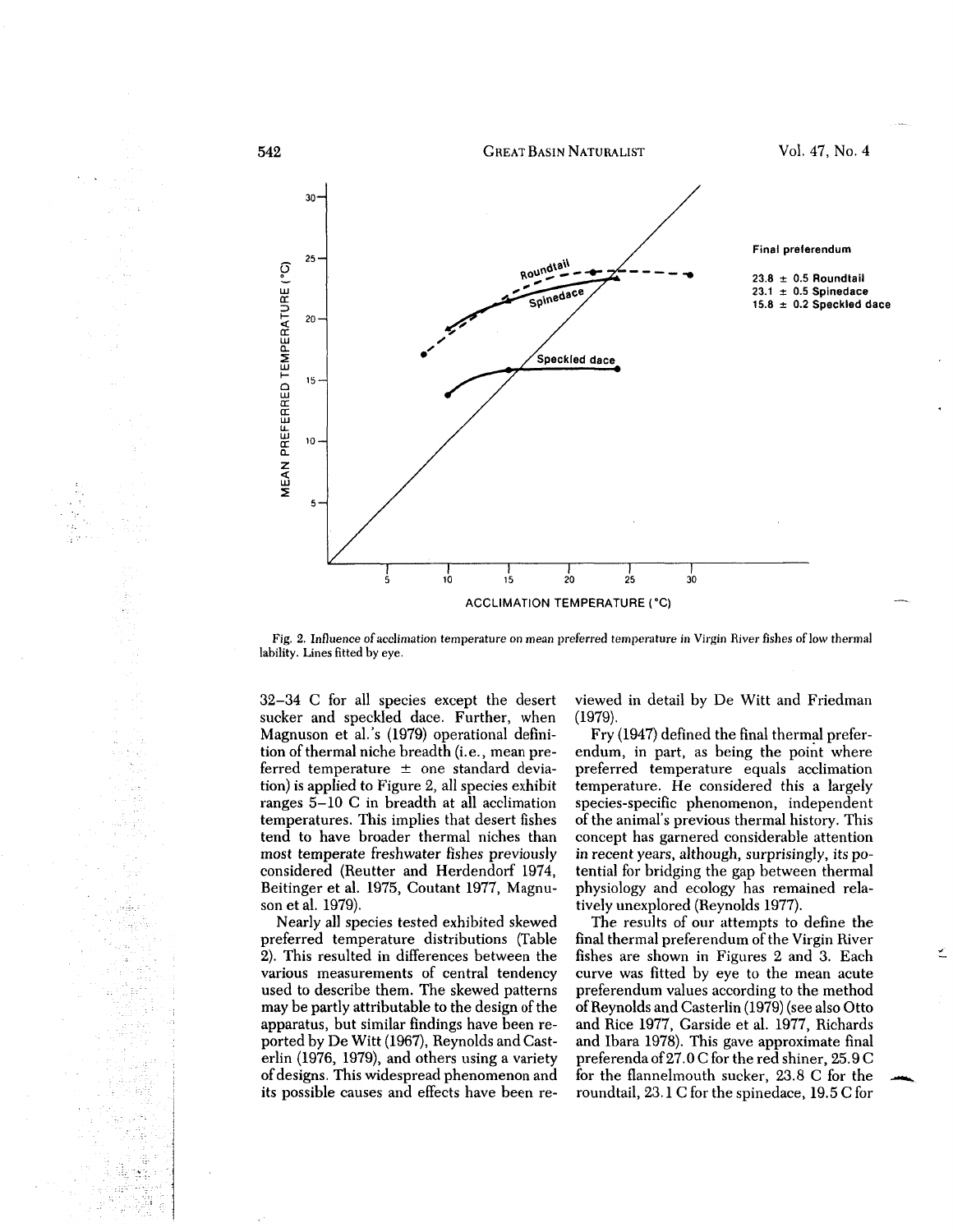

Fig. 3. Influence of acclimation temperature on mean preferred temperature in thermally labile Virgin River fishes. Dashed curves are hypothesized from responses of a single 15-C-acclimated specimen (see text). Lines fitted by eye.

the woundfin, 17.5 C for the desert sucker, and 15.8 C for the speckled dace. Final prefer enda of 30.0 and 23.3 C have been deter mined for populations of red shiner in two distinctly different habitats in Texas (Calhoun et al. 1982).

Three types of curves are represented in Figures 2 and 3. The curves most closely ap proximating the line of equality (Fig. 3) indi cate a maximally thermally labile species. This situation, represented most strongly by the woundfin, suggests that the species prefers the temperature in which it finds itself. This may be adaptive for a fish subjected to widely varying thermal conditions. As long as it can acclimatize successfully to ambient condi tions, it probably operates near peak physio logical efficiency throughout much of the range of seasonal variation encountered (Beitinger and Fitzpatrick 1979). The curves diverging most strongly from the line of equal the woundfin, 17.5 C for the desert sucker, ferred temperature remains nearly un-<br>and 5.8 C for the speckled dace. Final prefer- changed despite wide variations in acclima-<br>and 5.9 C for the speckled dace. Final prefer-<br>an

 $\pmb{\ell}$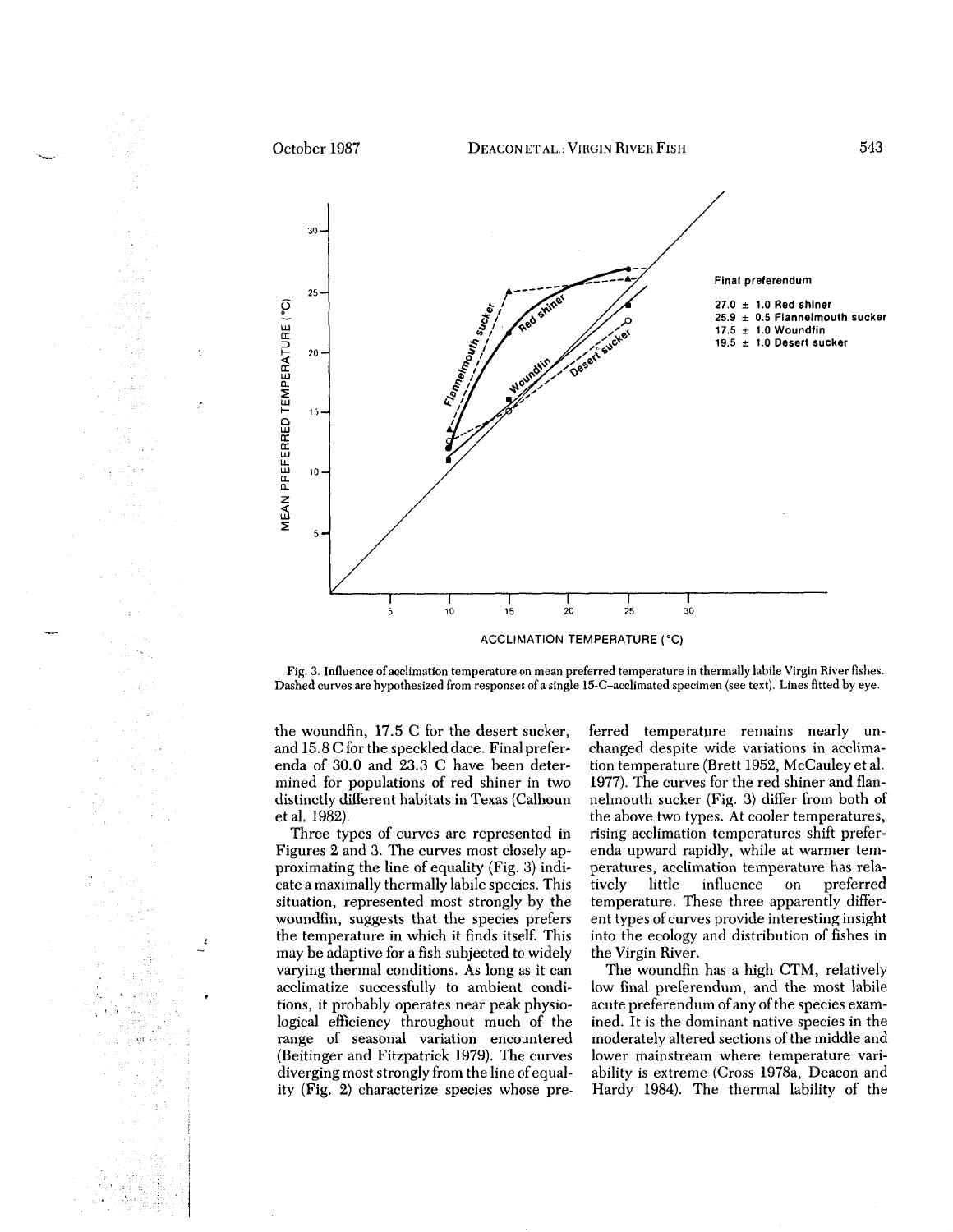#### **GREAT BASIN NATURALIST**

an wasan k

woundfin is most strikingly demonstrate d b y the abilit y of acclimatio n temperature to influ ence preferre d temperature. This capability, however, becomes somewhat reduce d at higher temperatures as the thermal selectio n curve diverges fro m the line of equalit y (Fig. 3). At higher temperatures, then, the re d shiner ma y have a n advantage over woundfin, while at lower temperatures (belo w 25 C), the reverse ma y occur.

The thermal selectio n curve for the desert sucker suggests that it, too, is thermall y labile. It diverges more fro m the line of equal it y at bot h higher an d lower temperatures tha n does the woundfin; however, the final preferendu m is also somewhat lower, sug gestin g a more upstrea m (cooler) patter n of distributio n an d abundance tha n woundfin. The desert sucker is i n fact the most widel y distribute d species i n the Virgi n River sys tem, reachin g greatest abundance i n middle an d lower tributaries an d the upper main stream. Abundance drops i n the lower, warmer mainstrea m an d i n the upper, cooler tributaries (Cross 1975, 1985).

The thermal selectio n curves of the other native species are uniformly similar i n shape, differing primaril y i n vertical displacement. All appear less labile tha n the woundfin an d desert sucker. The speckle d dace, wit h the lowest final preferendum, has the most up strea m distribution. It achieves greatest abundance i n middle an d lower tributaries an d the upper mainstream. I n the middle an d lower mainstrea m it is almost always associ ate d wit h cool, clear inflowing tributaries or springs. The Virgi n spinedace, wit h the next highest final preferendum, has a slightl y more downstrea m distribution. It is most abundant in lower tributaries an d the upper main stream. More downstrea m occurrences are primaril y associate d wit h tributar y an d sprin g inflows. The flannelmout h sucker has the highest final preferendum, but reaches its greatest abundance i n the upper mainstream. Its downstrea m distribution, however, is not as restricte d to tributar y an d sprin g inflo w as are those of the speckle d dace an d spinedace. In general, the distributional relationships of these three species (Cross 1975) correspon d well wit h the thermal relationships illustrate d in Figures 2 an d 3. Note also that the flannel mout h sucker (whic h ha d the highest final preferendu m of an y native species) an d the

woundfin (wit h the highest CTM) most often approac h the Pa h Tempe hot sprin g inflows more closel y tha n other species (Cross 1975, Williams 1977).

The Virgin roundtail has a thermal selectio n curve ver y similar to that of the spinedace. It has the lowest CT M value of an y native spe cies i n the river an d a n intermediate final preferendum. Acclimatio n temperature has relativel y little influence o n its preferre d tem perature. This species is confine d to the mid dle an d lower mainstrea m of the Virgin River belo w Pa h Tempe Springs (Cross 1978b). The roundtail is no longer perenniall y abundant anywhere withi n its range, althoug h there is evidence that it once was (Cross 1978b). In crease d diversio n of water for irrigation, in crease d irrigatio n retur n flo w i n the heat of the summer, clearin g of streamside vegeta tion, overgrazin g i n the watershed, an d other activities associate d wit h man's use of the re gio n ma y have increase d summer tempera tures withi n the range of the roundtail. Lac k of suitable tributar y streams, plus the barrier provide d b y Pa h Tempe Springs, has perhaps prevente d upstrea m displacement of round tail populations. Their thermal relationships suggest a patter n of distributio n an d abun dance i n the Virgi n River similar to that of the spinedace. The fact that most goo d spinedace habitat is unavailable to the roundtail ma y partl y explai n its present precarious status i n the Virgi n River.

The thermal selectio n curves for the re d shiner an d flannelmout h sucker are different fro m those of other native species. The re d shiner has a hig h CTM, an d a higher final preferendu m tha n an y native species. It oc curs throughout the lower mainstrea m but, until 1985, was abundant only i n the deeper water ( > 8 cm) of the highl y modified lower reach, where the flo w is intermittent throug h a wide, shallow, braide d channel. Here, sum mer temperatures appear t o excee d 3 0 C more often, an d for longer periods, tha n else where i n the river. The re d shiner is the domi nant species i n this segment of the river an d is often accompanie d b y fewer numbers of woundfin. Other native species occur sporadi cally. Occasionall y woundfin reac h numbers nearl y equalin g those of the re d shiner (Cross 1975, Deaco n an d Hard y 1984, Deacon, i n press).

Woundfi n an d re d shiner shift their CT M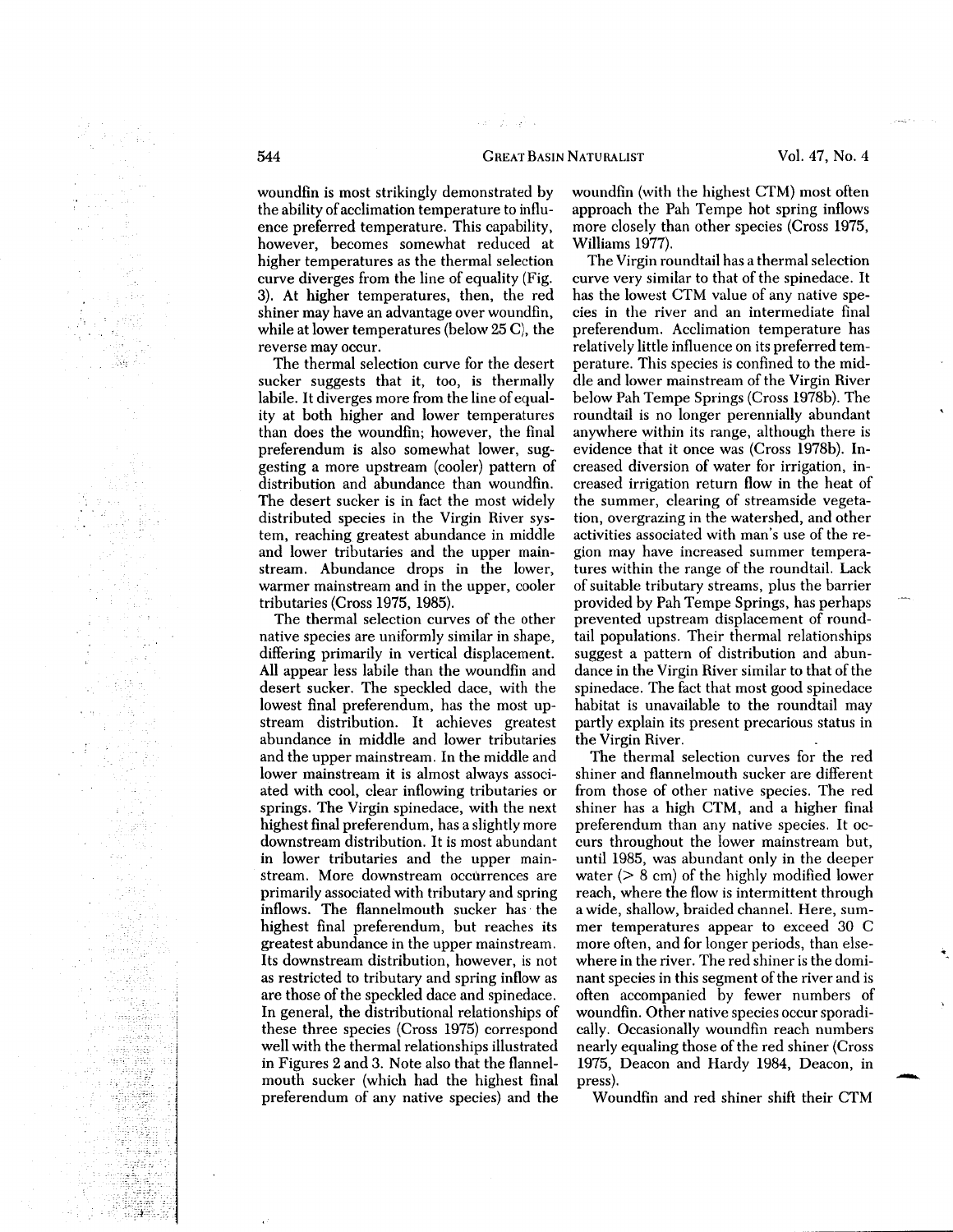more markedl y i n response to increase i n ac climatio n temperature tha n do other species. This apparentl y provides bot h species wit h a n advantage over other native fishes i n the warmer, more thermall y variable, shallo w wa ters of the lower river. The higher final prefer endu m exhibite d b y the re d shiner suggests that that species ma y have a thermal advan tage over the woundfin during the summer in this lower segment of the mainstream.

The flannelmout h sucker has onl y a slightl y lower final preferendu m tha n does the re d shiner, but at a n acclimatio n temperature of 25 C the sucker has a significantly lower CTM. This ma y partl y explai n the near absence of the flannelmout h sucker i n Virgi n River be lo w Mesquite, Nevada.

Thermal tolerance an d preference relation ships are not the onl y factors involve d i n niche partitioning i n the Virgi n River. Preferre d temperatures ma y be unavailable over large stretches of the river, or for long periods of time. Interactions influencing utilizatio n of food, space, an d other resources affect the fishes as well (Cross 1975, 1978a, 1978b, Dea co n 1979, Deaco n an d Hard y 1983, Greger 1983). Temperature relations determine d i n the laborator y do not always correspon d well to fiel d distributions (Reynolds 1977, Magnu so n et al. 1979, Reynolds an d Casterli n 1979), but i n the case of the Virgin River fishes, the correspondence is striking.

#### ACKNOWLEDGMENTS

Assistance of the following individuals is gratefully acknowledged: Dr. S. D. Hillyar d of UNL V and M. B. Marrero of the University of Texas at Dallas for their generous hel p i n collectio n of specimens, and Dr. Hillyard for helpful comments an d criticis m of the manuscript. We especiall y than k V. M. J. Ryde n of the Souther n California Associatio n of Governments for aid in statistical analysis. Partial funding for this project was provide d b y the U.S. Fis h an d Wildlife Service. The manuscript was largel y complete d while J. E. Deaco n was a Barric k Distinguishe d Scholar at UNLV.

#### LITERATURE CITE D

ALDEROICE, D. F. 1972. Responses of marine poikilo therms to environmental factors acting in concert.

Pages 1659-1722 *in O.* Kinne, ed., Marine ecol ogy. Vol. 1, Part 3. Wiley-Interscience, Ne w York.

BEITINGER, T. L., AND L. C. FITZPATRICK. 1979. Physiological and ecological correlates of preferred tempera ture in fish. Amer. Zool. 19: 319-329.

N ETAL.: VIRGI N RIVE R FIS

- BEITINGER, T. L., J. J. MAGNUSON, W. H. NEILL, AND W. R. SHAFFEH. 1975. Behavioral thermoregulation and activity patterns in the green sunfish, *Lepomis cyanellus.* Anim. Behav. 23: 222-229.
- BRETT, J. R. 1952. Temperature tolerance in young Pacific salmon, genus *Oncorhynchus.* J. Fish. Res. Bd. Canada 9: 265-323.
- BURR, I. W. 1974. Applied statistical methods. Academic Press, Ne w York.
- CALHOUN, S. W., E. G. ZIMMERMAN, ANDT. L. BEITINGER. 1982. Strea m regulation alters acute temperature preferenda of red shiners, *Notropis lutrensis.* Canadian]. Fish. Aquat. Sci. 19:360-363.
- COOK, E. F. 1960. Geologic atlas of Utah: Washington County. Utah Geol. Mineral Surv. Bull. 58: 1-111.
- COUTANT, C. C. 1977. Compilation of temperature prefer ence data. J. Fish. Res. Bd. Canada 34: 739-745.
- CROSS, J. N. 1975. Ecological distribution of the fishes of the Virgin River (Utah, Arizona, Nevada). Unpub lished thesis, University of Nevada at Las Vegas.
- 1978a. Contributions to the biology of the woundfin, *Plagopterus argentissimus* (Pisces, Cyprinidae), an endangered species. Great Basin Nat. 38(4): 463-468.
- 1978b. Status and ecology of the Virgin River roundtail chub *Gila robusta seminuda* (Oste ichthyes: Cyprinidae). Southwest Nat. 23(3): 519-527.
- 1985. Distribution of fish in the Virgin River, a tributary of the lower Colorado River. Envir. Biol. Fishes 12(1): 13-21.
- DEACON, J. E. 1977. Habitat requirements of the woundfin in the Virgin River in relation to the proposed Warner Valley Project. *In:* Impact of the Warner Valley Water Project on endangered fish of the Virgin River. Vaughn Hansen Associates, Salt Lake City, Utah.
- 1979. Endangered and threatened fishes of the West. Great Basin Nat. Mem. 3:41-64.
- In press. The endangered woundfin and water management in the Virgin River, Utah, Arizona, Nevada. Fisheries.
- DEACON, J. E., AND T. B. HARDY. 1984. Streamflo w re quirements of woundfin *(Plagopterus argentissimus)* in the Virgin River, Utah, Arizona, Ne vada. Pages 45-56 *in* N. Horner, ed., Festschrift for Walter W. Dalquest, in honor of his 66th birth day. Midwestern State University.
- DEACON,]. E..ANDW. L. MINCKLEY. 1974. Desert fishes. Pages 385-488 in W. G. Brown, ]r., ed., Desert biology. Vol. 11. Academic Press, Ne w York.
- DEACON, J. E., G. KOBETICII, J. D. WILLIAMS. AND S. CON- THEHAS. 1979. Fishes of North America—endan gered, threatened, or of special concern: 1979. Fisheries 4(2): 29-44.
- DE WITT, C. B. 1967. Precision of thermoregulation and its relation to environmental factors in the desert iguana, *Dipsosaurus dorsalis.* Physiol. Zool. 40: 49-66.